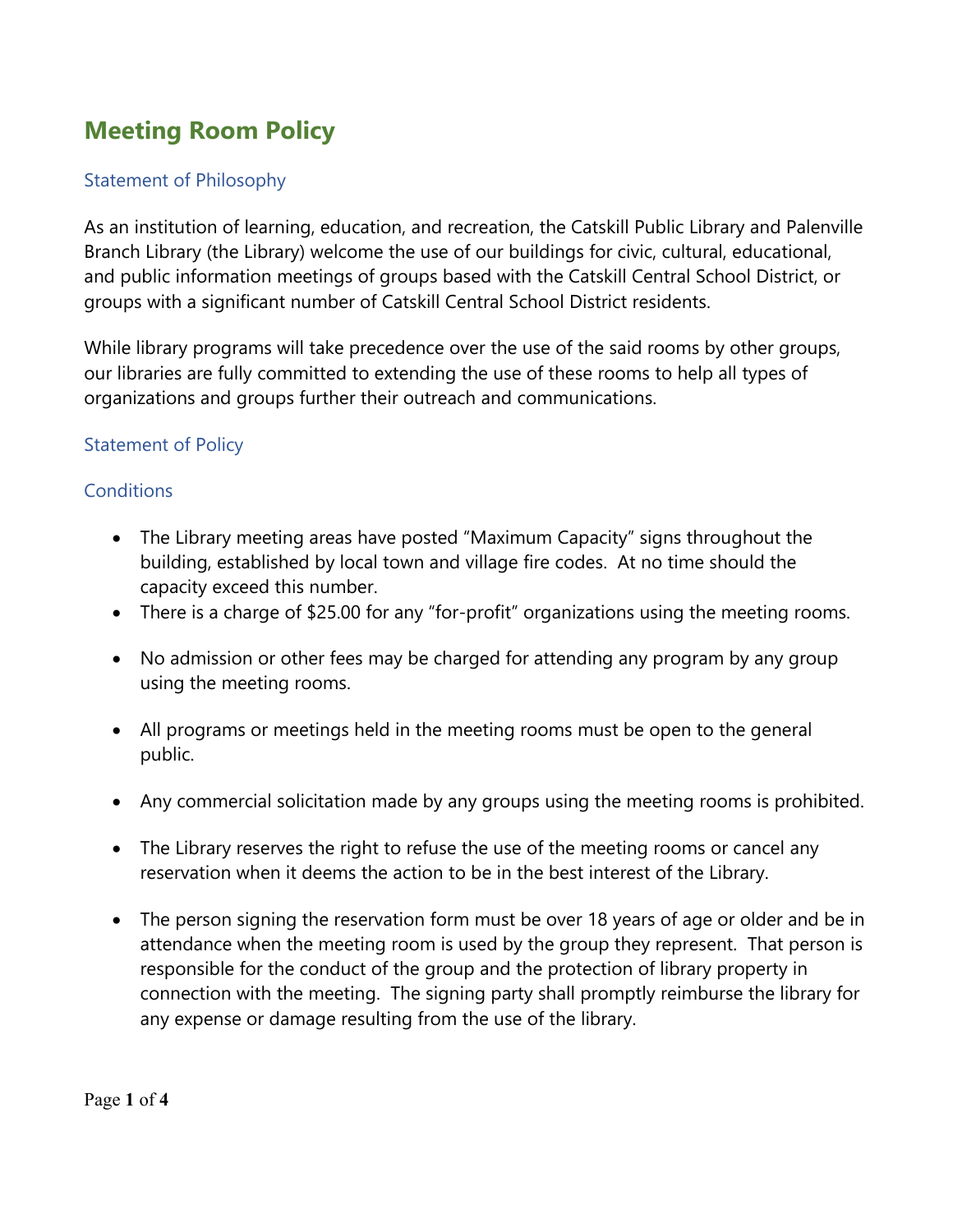- For non-library-sponsored programs, any material advertising the program in the meeting room must clarify that the Catskill Public Library and the Palenville Branch Library are not sponsors. This material must be submitted to the Library Director or designee for approval before distribution.
- It is understood that normal library operations continue while the meeting room is in use. Any disruption of regular library services by the meeting is prohibited.
- Light refreshments may be served in the meeting rooms, bearing in mind that the library cannot provide utensils or supplies. While water is available, there are limited facilities within the library for washing out coffee pots and cleaning dishes, etc.
- The meeting room must be returned to its original condition and vacated by the agreed-upon time.

## **Scheduling**

- An application must be filled out by the individual responsible for the requesting group. All permissions for meeting room use are subject to filling out the application and the approval of the Library Director or designee.
- For ongoing programs, the group or organization requesting use must renew its application annually.
- A new application must be filed any time the person designated on the application form as the responsible party for the group or organization changes.
- Unless arrangements are made in advance with the approval of the Director or designee, the meeting rooms may only be used during regular operating hours of the library.
- The person responsible for the group is to sign in and out for the group or organization.
- The library must be notified immediately of a schedule change or cancellation.
- The meeting rooms are not available for use if the building is closed due to emergency conditions or inclement weather. In such an event, every attempt will be made to notify any group with a reservation.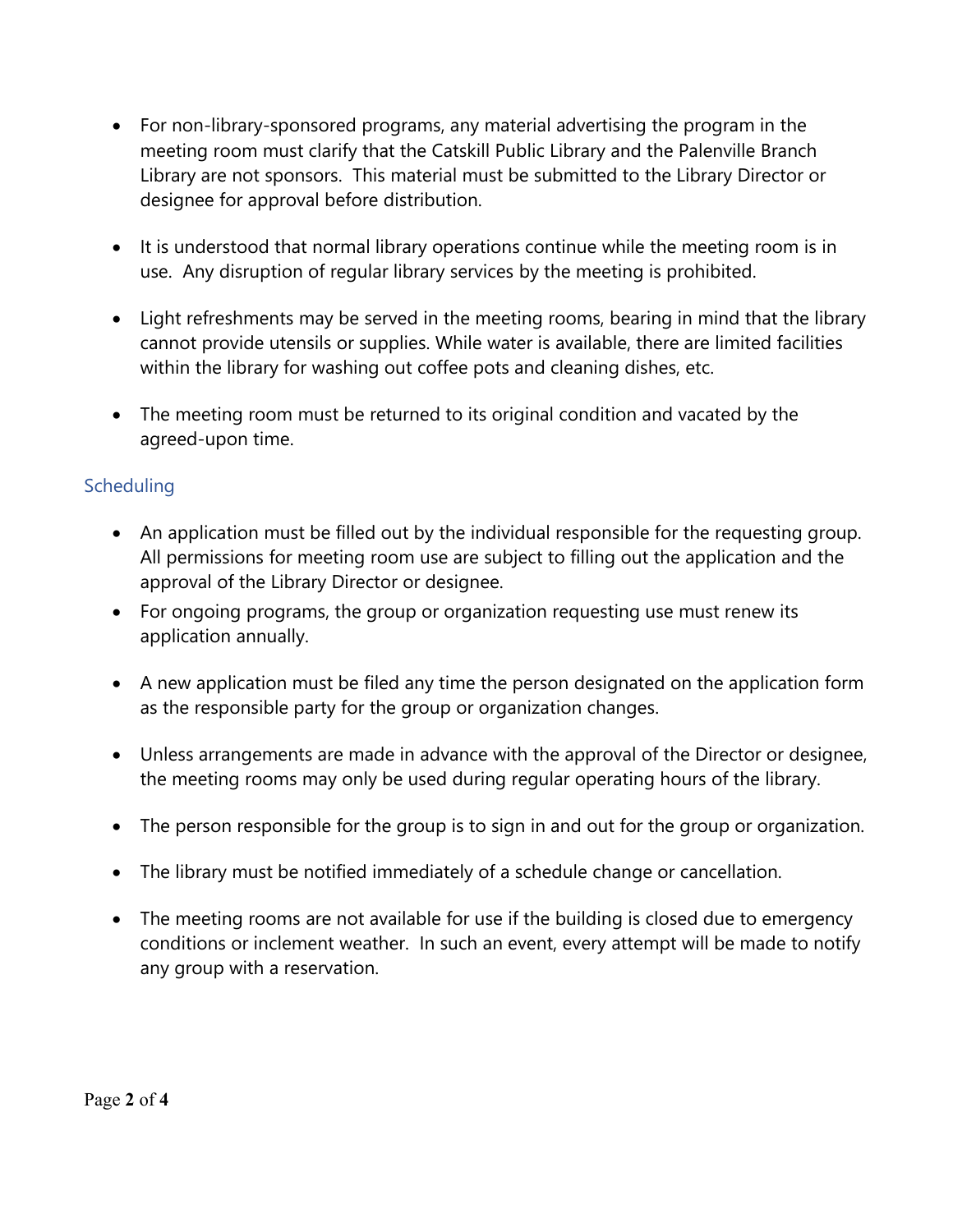Should you need any additional information, please email the director at director@catskillpubliclibrary.org.

**Resolution: Adopted on March 27, 2010 by unanimous vote of the Board of Trustees of the Catskill Public Library. Resolution: Amended on May 18, 2022 by unanimous vote of the Board of Trustees of the Catskill Public Library.**